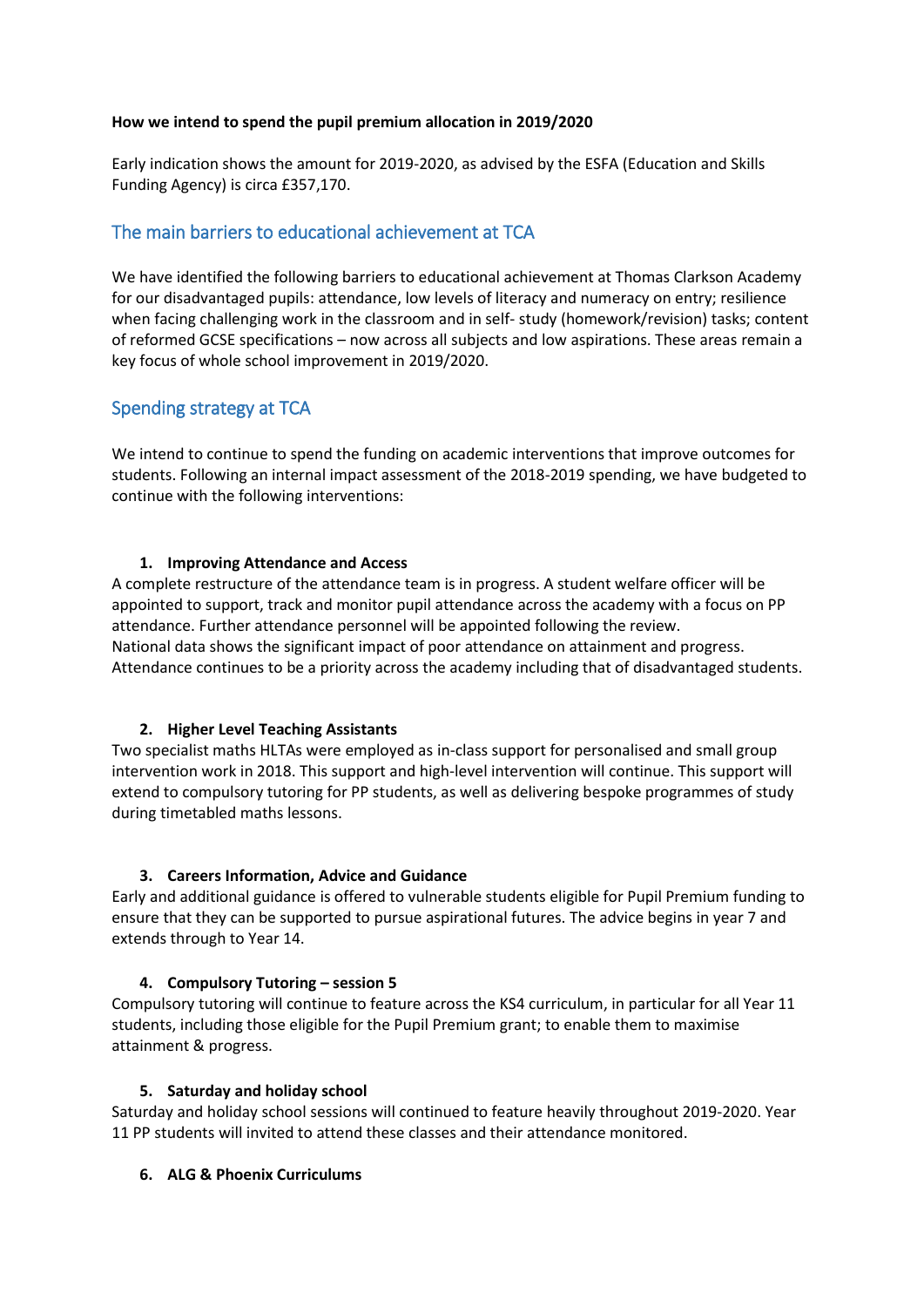The ALG and Phoenix Curriculums will continue to feature at KS3 throughout 2019-2020. They will offer a nurturing and supportive environment to students who require a bespoke curriculum, some of which are PP, identified during the primary to secondary transition. An ALG Leader along with two specialist HLTAs will lead and manage the ALG provision, one of whom is a specialist Safeguarding lead. A specialist teacher with TA support will lead and manage the Phoenix Centre.

## **7. KS3 Literacy and Numeracy Support**

The Literacy and Numeracy catch up premium funding will be used to finance Accelerated reader and McGraw Hill Reading and Numeracy Interventions across Year 7, 8 and 9. These intensive programmes will target key groups in the academy in order to close learning gaps.

# **8. Session 5 Enrichment Curriculum**

Session 5 enrichment clubs and after school activities, including sports and the Arts, are open to all PP students.

## **9. Access Support**

In addition to providing free transport for all PP students in order that they can access session 5 compulsory tutoring, Saturday and holiday school, bespoke financial support will be made available on a case by case basis, for pupil premium students in order that they can access a range of activities and resources.

## **10. Vice Principal for Outcomes & Raising Standards Leaders**

Vice Principal responsible for Outcomes will lead on and drive up standards across KS3 and KS4. This role includes the monitoring and tracking of the ALG curriculum and pupil progress across all subject areas; including that of PP students, overseeing the recording and documenting of PP specific interventions in order that early interventions can take place. VP for Outcomes is also responsible for the Line Management of Raising Standards Leaders across Year 7 to 11.

Raising Standards Leaders are responsible for pupil progress and interventions across their individual year groups. This included the monitoring and tracking of PP students' progress across the curriculum.

#### **11. EAL support**

EAL Leader and specialist HLTA lead and manage the EAL provision for all EAL students, including EAL PP students. The support offered by this provision is bespoke, based on the level of need of each student as identified on entry. The support offered includes personalised timetables, teaching and learning, and the smooth transition of EAL students into mainstream learning and the wider school community. In addition the dedicated EAL team also deliver KS4 GCSE courses in Polish, Russian and Portuguese to support students with high quality qualifications in their home languages.

# **12.** Sundry pupil support

Financial support is offered to PP students on a case-by-case basis to assist with access to all walks of school life. It includes learning resources and materials, uniform & clothing, school trips, revision and study guides, one-to-one tuition, small group-to-one tuition, ICT access, food etc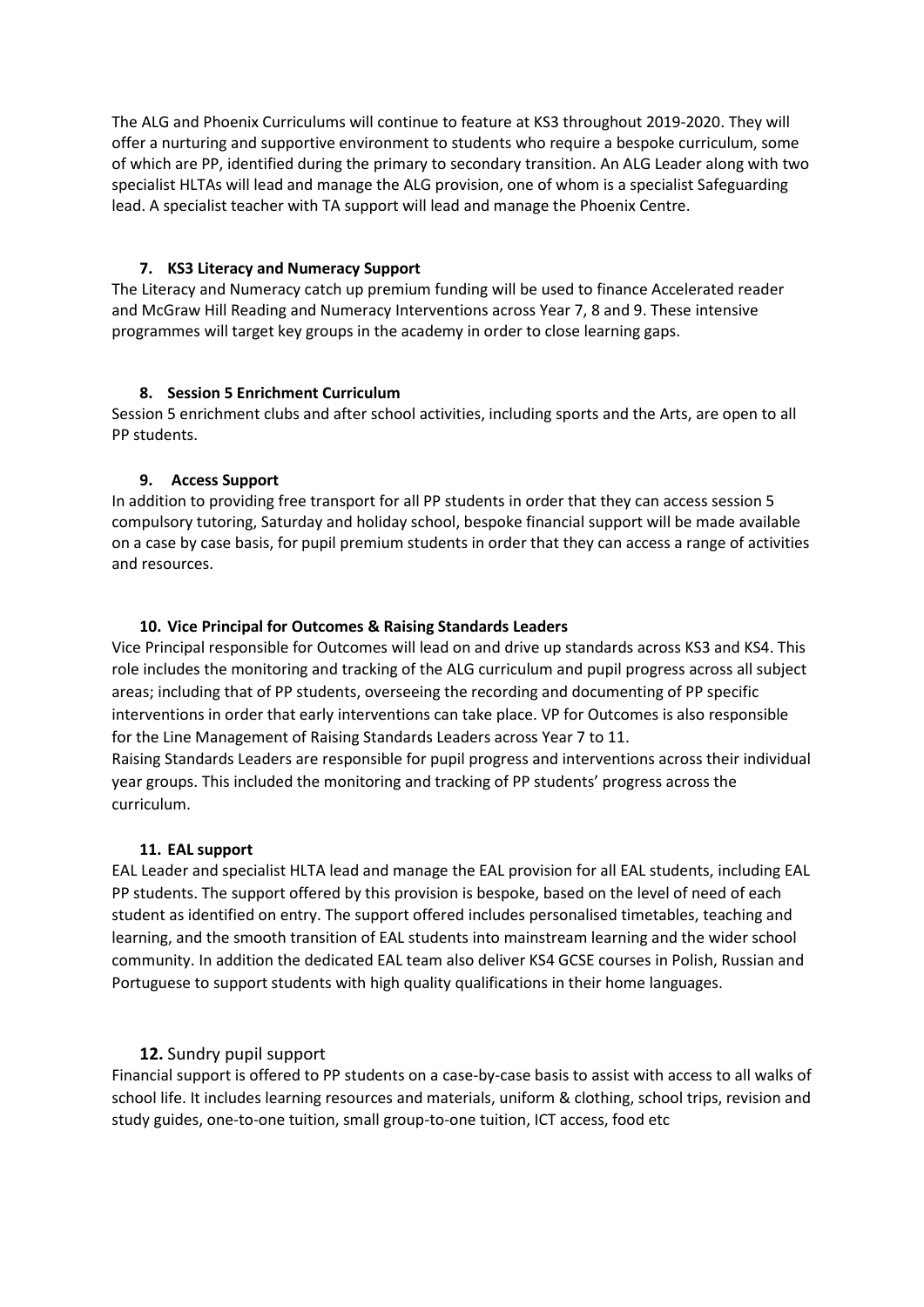|     | Interventions                                               | Predicted<br>Spend |
|-----|-------------------------------------------------------------|--------------------|
| 1.  | Attendance                                                  | 30195              |
| 2.  | Specialist HLTA small group support                         | 48381              |
| 3.  | <b>CEIAG</b> support                                        | 11020              |
| 4.  | Session 5 and intervention staff costs                      | 35073              |
| 5.  | Study and revision workshops, Saturdays and school holidays | 21695              |
| 6.  | ALG curriculum                                              | 37521              |
| 7.  | KS3 Literacy and Numeracy Support                           | 3790               |
| 8.  | Enrichment - session 5                                      | 3100               |
| 9.  | Access support - student transport                          | 40342              |
| 10. | VP for Outcomes & RSLs                                      | 105131             |
| 11. | Additional support for EAL students and parents             | 12977              |
| 12. | <b>Sundry Pupil Support</b>                                 | 29022              |
|     | Total                                                       | 375457             |

#### **Pupil Premium Predicted Expenditure 2019-2020**

The projected spend for PP support across the academy for 2019-2020 is £371667. This is greater than the indicative figure as advised by the ESFA (Education and Skills Funding Agency) of circa £357,170. However, the interventions and support listed above is deemed vitally important for our PP students and as such the Principal will support the difference in income and expenditure from other budgets across the academy as deemed appropriate.

# TCA's Pupil Premium allocation for 2019-2020 – measuring impact

All students' progress is captured and reported at 6 Progress Review (PR) points throughout the academic year (PR1 to PR6). The progress of Pupil premium students' is tracked by the Senior Leadership Team, Key Stage Leaders, Raising Standards Leaders, Heads of Departments and classroom teachers. We will continue to measure and record the trend data to ensure Pupil Progress attainment and outcomes continues to improve across the academy.

# Dates of Pupil Premium strategy review:

Wednesday 11th March 2020